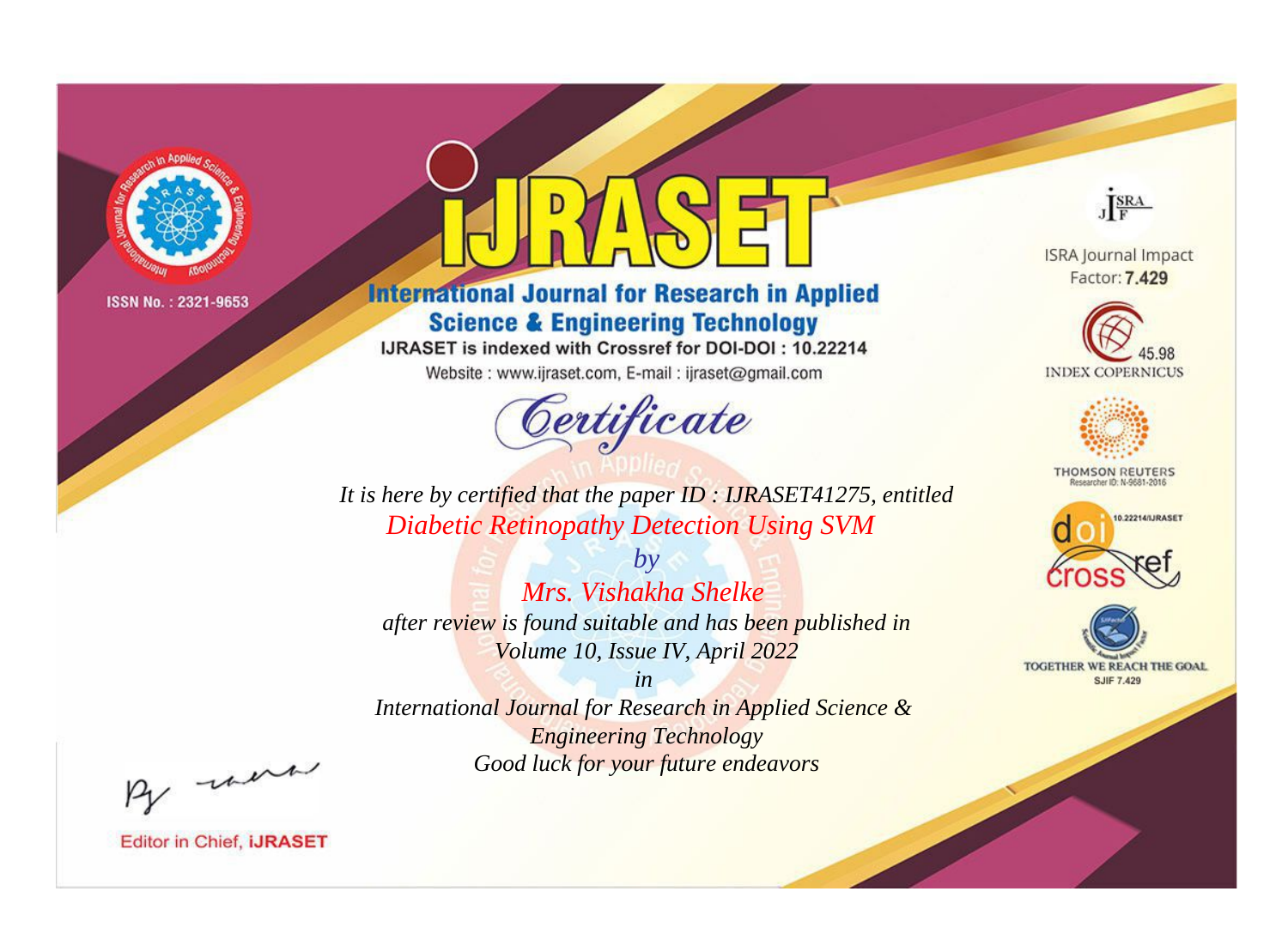

# **International Journal for Research in Applied Science & Engineering Technology**

IJRASET is indexed with Crossref for DOI-DOI: 10.22214

Website: www.ijraset.com, E-mail: ijraset@gmail.com



JERA

**ISRA Journal Impact** Factor: 7.429





**THOMSON REUTERS** 



TOGETHER WE REACH THE GOAL **SJIF 7.429** 

*It is here by certified that the paper ID : IJRASET41275, entitled Diabetic Retinopathy Detection Using SVM*

*Mr. Vinay Manish Shah after review is found suitable and has been published in Volume 10, Issue IV, April 2022*

*by*

*in* 

*International Journal for Research in Applied Science & Engineering Technology Good luck for your future endeavors*

By morn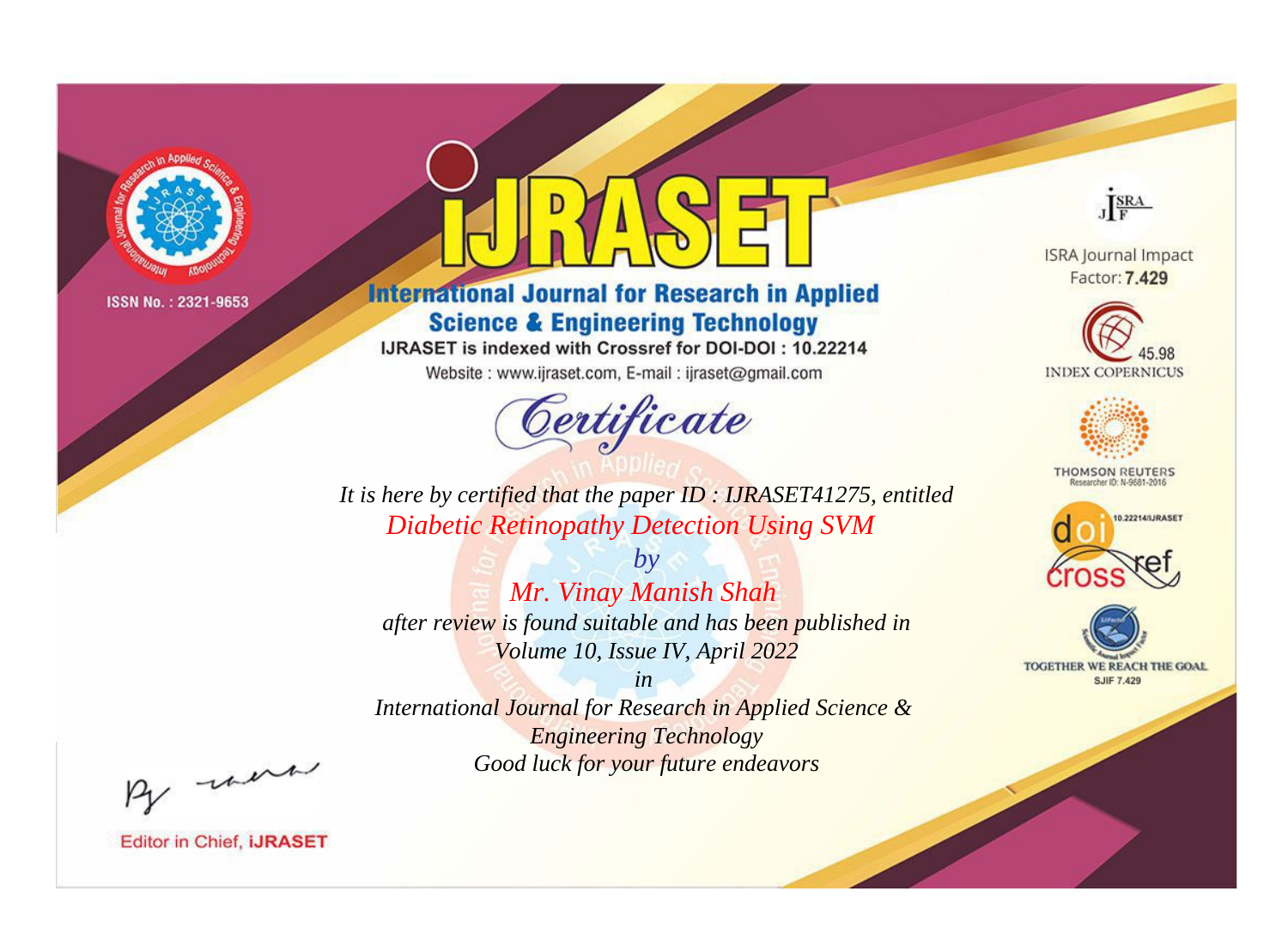

# **International Journal for Research in Applied Science & Engineering Technology**

IJRASET is indexed with Crossref for DOI-DOI: 10.22214

Website: www.ijraset.com, E-mail: ijraset@gmail.com



JERA

**ISRA Journal Impact** Factor: 7.429





**THOMSON REUTERS** 



TOGETHER WE REACH THE GOAL **SJIF 7.429** 

*It is here by certified that the paper ID : IJRASET41275, entitled Diabetic Retinopathy Detection Using SVM*

*Mr. Harsh Ratnani after review is found suitable and has been published in Volume 10, Issue IV, April 2022*

*by*

*in* 

*International Journal for Research in Applied Science & Engineering Technology Good luck for your future endeavors*

By morn